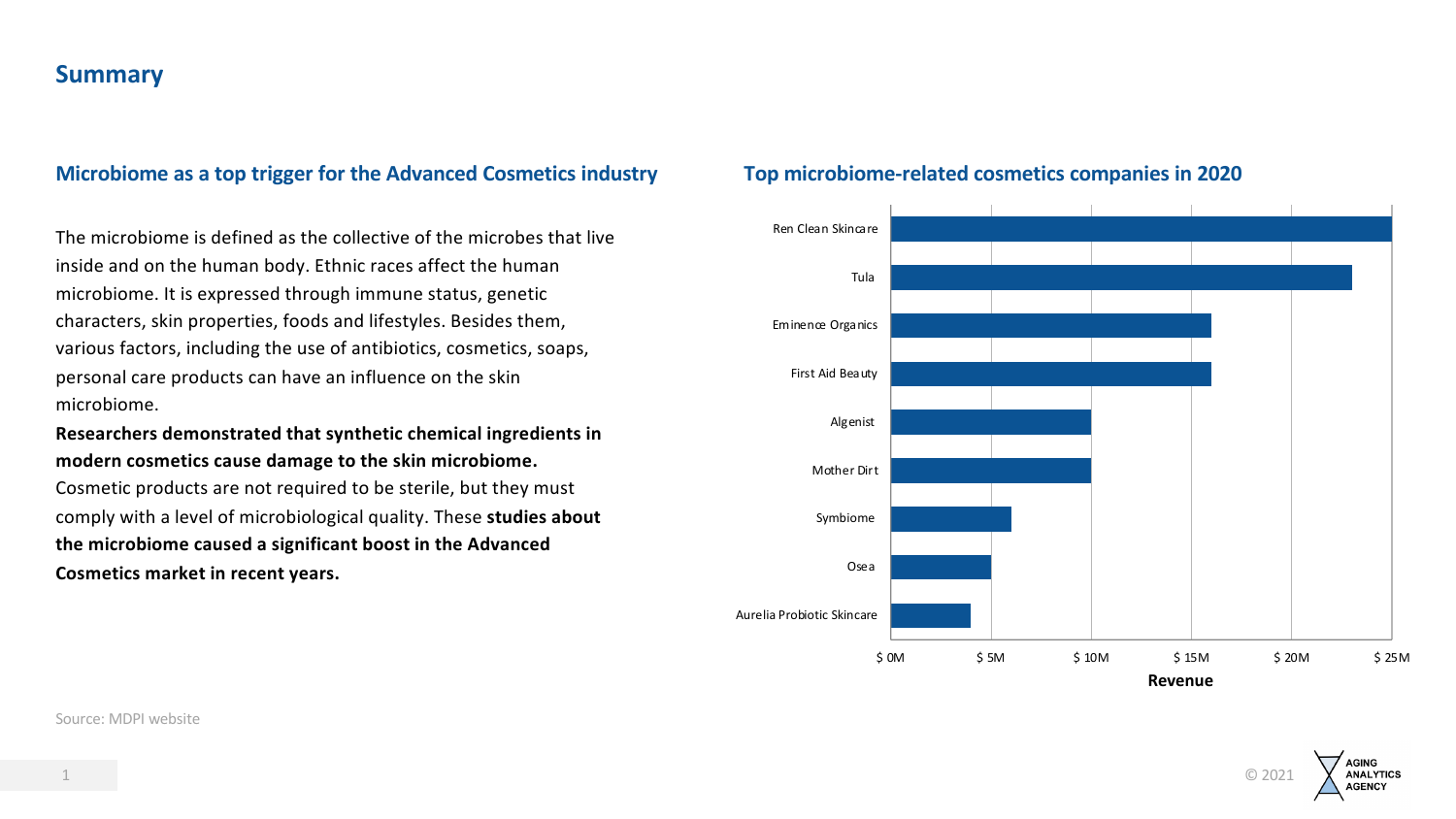# **Summary**



## **Advanced Cosmetics Companies Distribution by Countries**

## **Advanced Cosmetics Market Size by Sub-markets in 2020**

| \$160B  |                          |  |
|---------|--------------------------|--|
| \$37.6B | <b>Natural Cosmetics</b> |  |
| \$56.7B | <b>Beauty Devices</b>    |  |
| \$44.4B | Cosmeceuticals           |  |
| \$18.3B | Anti-Ageing              |  |
| \$2.5B  | Ingredients-as-a-Service |  |



Source: Aging Analytics Agency analysis